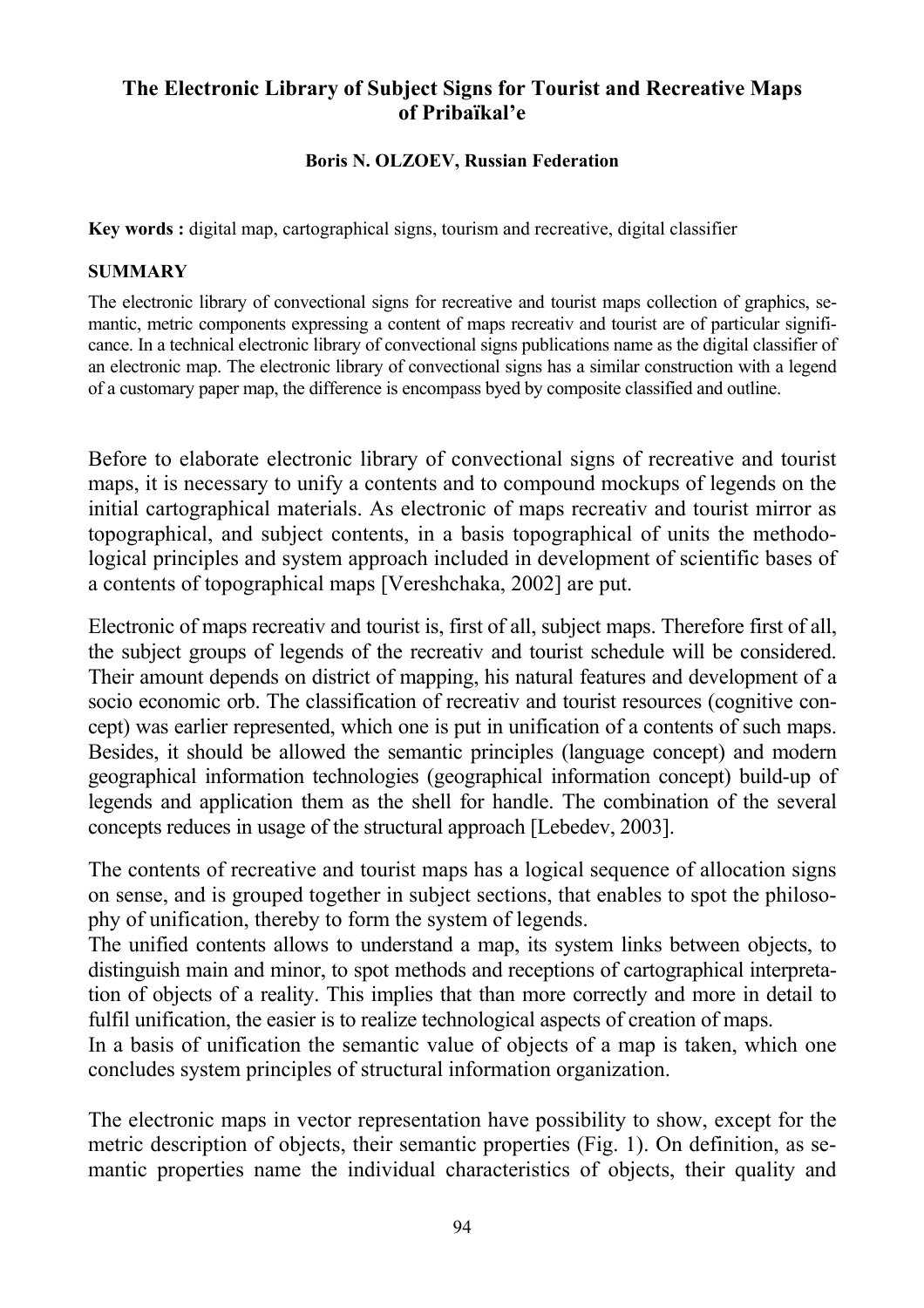quantitative parameters. The cartographical signs of design and denotations permitting visually to read a map have no semantic properties.

Outgoing from the above reduced table, it is possible to suppose about availability of types of a field (characters, whole, decimal) and text files (is attached to an electronic map).

| Редактирование классификатора:С:\Документы\Олзоев\Производство\Диск_T\Turist200.rsc<br>$\vert x \vert$ |                                                           |
|--------------------------------------------------------------------------------------------------------|-----------------------------------------------------------|
| Слои   Объекты Семантика   Шрифты   Библиотеки   3D<br>Общие данные                                    |                                                           |
| Код<br>Название семантики                                                                              | Название                                                  |
| 243<br>ПРИНАДЛЕЖНОСТЬ НАСЕЛЕН. ПУНКТУ<br>247<br>НАЗНАЧЕНИЕ ОБЪЕКТА                                     | ОПИСАНИЕ                                                  |
| 250<br>ТИП ПОДПИСИ<br>262<br>ВИД РАСТИТЕЛЬНОСТИ                                                        | Ключ<br>Код<br>25252<br><b>SEM25252</b>                   |
| 271<br>ПРИЗНАК ПРОДОЛЖЕНИЯ ОБЪЕКТА<br>УРОВЕНЬ НАГРУЗКИ<br>293                                          | Тип                                                       |
| 294<br>КОД ЦВЕТА<br>НОМЕР ОДНОСТОРОННЕЙ ССЫЛКИ<br>298                                                  | Единица меры<br>Символьная строка                         |
| НАЗВАНИЕ ЛЕСНИЧЕСТВА<br>299<br>1000<br>ВИД ДЕЯТЕЛЬНОСТИ<br>1001<br>ФОТОГРАФИИ                          | Максимчм<br>Минимум<br><b>Умолчание</b>                   |
| ДОСТОПРИМЕЧАТЕЛЬНОСТИ<br>20202<br>25252<br><b>ОПИСАНИЕ</b>                                             | Разрешается повторение                                    |
| Упорядочить по                                                                                         | Общая для всех объектов<br>Значение семантики<br>0<br>256 |
| ● Кодч<br>Названию                                                                                     | Точность<br>Размер                                        |
| <b>Удалить</b><br>Добавить<br>Помощь                                                                   | Отменить<br>Инфо<br>Сохранить<br>∉ Список                 |
| 旧                                                                                                      |                                                           |

**Fig. 1**: Sections "Semantics" in the classifier of an electronic map

The development of the electronic library of convectional signs is one of ports of reference of creation of any map and is considered on a design stage. Therefore first of all there was a necessity to be spotted with technological principles of graphics build– up of cartographical signs and their semantic value on electronic maps recreativ and tourist.

At development of the classifier of convectional signs or electronic library of signs allow following items:

– Shared data (scale, graphic palette, electronic map type);

– Unified contents of the future map, distributed on subject groups (stratums of an electronic map);

– Objects of an electronic map – topographic and subject signs, description of their build-up with usage of structural members (point, line, polygon);

– Semantic properties of electronic map objects;

– Used fonts, description of their trajectory;

– Libraries permitting to optimize build–up of cartographical signs;

– 3D visualization of electronic map objects.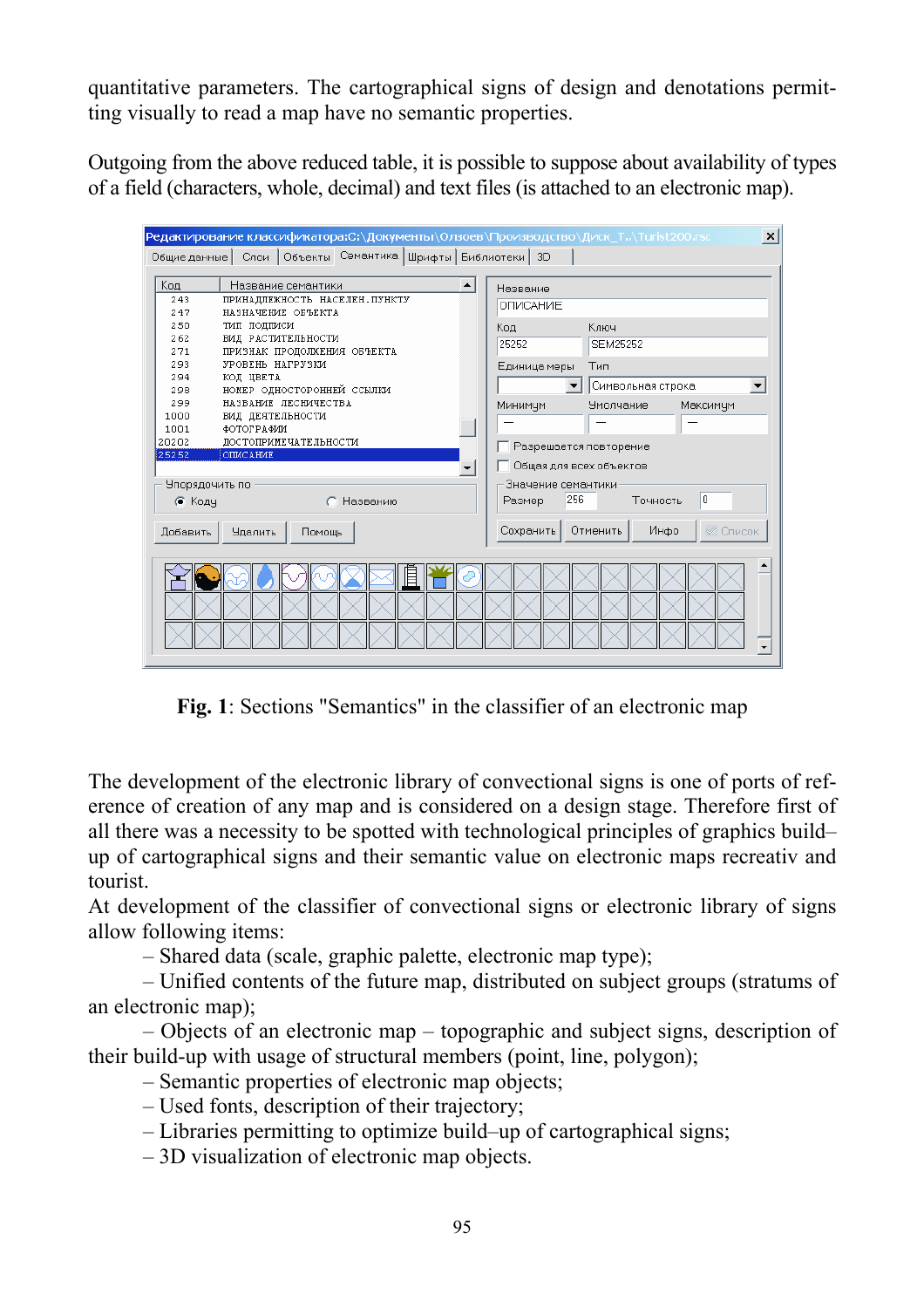The graphics variables (form, sizes, inner pattern, colour, alignment of the sign), designed in 1960 are put at the bottom (basis) of cartographical signs designing by the French cartographer and semiologist J. Berten [Lyuty, 1988].

At computer build–up of cartographical signs the specialized cartographical complexes (hybrid module a Panorama, hybrid module MapInfo, hybrid module ArcView etc.), system of automatic design (AutoDesk, Credo etc.) and graphics editors (CorelDraw, Adobe Photoshop, QuarkExpresse etc.) will be utillized. Allowing a diversity of present programs, the choice was made on a hybrid module a Panorama, since she allows creating cartographical signs of different frame consisting of set of structural members (a point, line, polygon).

The electronic maps recreativ and tourist concern to the service charts and public health services, which one are directed on support by the information of customers on development of tourist activity, recreational significance and ecological state of territory. As the contents of maps recreativ and tourist consists from topographical and subject cartographical signs, and topographical signs are shaped of the reference digital classifier of an electronic map for topographical maps of scales 1:100 000 and 1:200 000, the major attention will be referred to development of subject cartographical signs.

In theory of cartography on space localization there are three types of cartographical signs (dot, linear, area), and also subscript (explanatory comment, own titles, subscript of the characteristics). As the creation of cartographical signs is designed in a hybrid module a Panorama, here in the program and accordingly in the digital classifier of an electronic map, two types are added: vector and templates.

The type of localization Vector is understood as conditionally – linear, having particular distance or conditionally – dot – for an alining on a direction (circle). Metric type Vector consists of two clusters: the first site indicates location, second site – direction (alignment of the sign).

The type Templates is applied at composite frame of varied signs, for example, combination of the text and ponctuel of the sign. The text can be composite, multilevel, the usually given type will be utillized seldom and is not convenient at converting in graphics formats (\*.jpg, \*.cdr, \*.tiff etc.), because the continuous editing of signs is required.

Allowing principles of development of signs of the methodological and technological sides, it is possible to compound the scheme of a relation of objects of tourism and recreativ on a contents and type of localization (ways of the cartographical map). The development of cartographical signs surveyed in a hybrid module a Panorama at a stage of creation of the classifier of a map.

At development of cartographical signs it is important also to allow for following specifications: